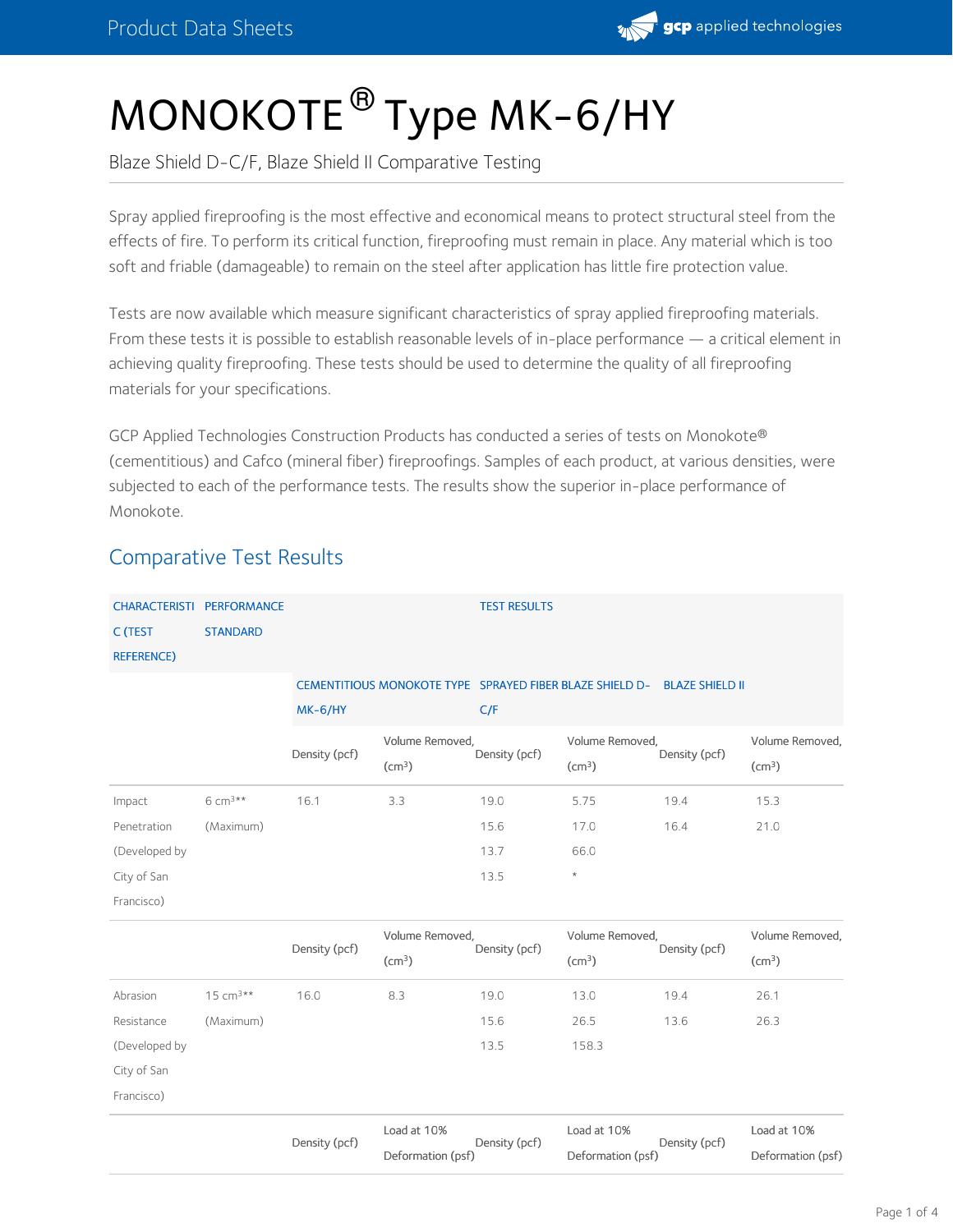### Product Data Sheets



| Compression (E | 1000 psf**** | 14.1          | 1440                          | 19.0          | 518.0                         | 18.1          | 1020                          |
|----------------|--------------|---------------|-------------------------------|---------------|-------------------------------|---------------|-------------------------------|
| 761)           | (Minimum)    |               |                               | 14.0          | 62.9                          | 17.3          | 742                           |
|                |              |               |                               | 12.5          | 59.0                          | 14.1          | 424                           |
|                |              | Density (pcf) | <b>Bond Strength</b><br>(pcf) | Density (pcf) | <b>Bond Strength</b><br>(pcf) | Density (pcf) | <b>Bond Strength</b><br>(pcf) |
| Bond Strength  | 200 psf***** | 14.4          | 339                           | 19.4          | 204.0                         | 18.1          | 252                           |
| Cohesion/      | (Minimum)    |               |                               | 15.7          | 38.6                          | 17.3          | 144                           |
| Adhesion (E    |              |               |                               | 14.0          | 30.0                          | 14.1          | 73                            |
| 736)           |              |               |                               | 12.3          | 15.8                          |               |                               |

|                |                           |               | Weight Loss at            |               | Weight Loss at 24   |               | Weight Loss at 72              |
|----------------|---------------------------|---------------|---------------------------|---------------|---------------------|---------------|--------------------------------|
|                |                           | Density (pcf) | 24 hours<br>$\frac{1}{2}$ | Density (pcf) | hours ( $qm/ft^2$ ) | Density (pcf) | hours*** (gm/ft <sup>2</sup> ) |
| Air Erosion (E | .0025 grams               | 14.3          | 0.000                     | 20.2          | .132                | 18.1          | .004                           |
| 859/GSA)       | per foot <sup>2****</sup> |               |                           | 15.0          | .171                | 16.3          | .006                           |
|                | (Maximum)                 |               |                           | 14.2          | .183                | 14.1          | .046                           |
|                |                           |               |                           | 12.1          | .339                |               |                                |

\*Impact loss exceeds limitation of this test

\*\*GCP recommended standards

\*\*\*Samples were still losing weight after 72 hours

\*\*\*\*Standard required by the Army Corps of Engineers

\*\*\*\*\*Standard required by the Army Corps of Engineers, Department of the Navy, Veterans Administration

#### Air Erosion Test (ASTM E 859/GSA)

This test is designed to measure the amount of fireproofing material eroded by air movement across its surface. Dusting and sifting of the material will lead to loss of fire resistive properties.

Samples are inserted into openings of a tunnel-like apparatus with the fireproofing exposed to the interior. A blower, forcing air down the tunnel at a velocity of 1200 ft./min., is activated for 24 hours. A filter at the end opposite the blower collects material which has been eroded from the samples. The filter is weighed at 1, 6 and 24 hour intervals to determine weight loss. If the material is still dusting after 24 hours, the procedure is continued until weight loss stops.

The test results are reported as the amount of weight loss in grams per square foot of sample area. Excessive air erosion of a fireproofing means premature loss of its ability to perform as intended.

#### Impact Penetration Test (Developed by City of San Francisco)

This test is designed to measure the resistance of a fireproofing material to penetration or removal due to impact forces. Low resistance to these forces means excessive damage to the material and loss of fire protection.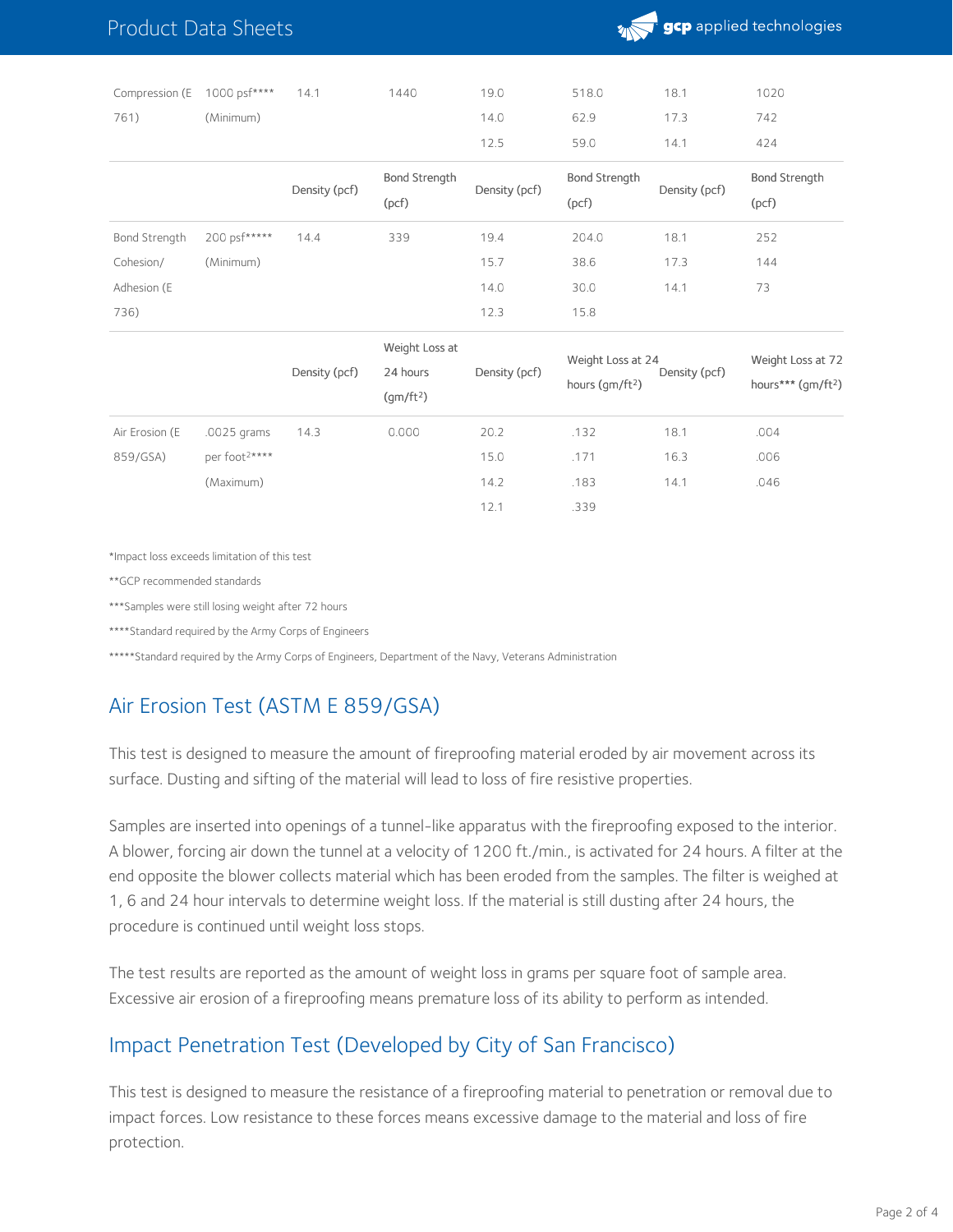

A sample, measuring 12 in. x 18 in., is subjected to a swinging pendulum. The pendulum length is set so that the low point of the swing is at a point  $\frac{1}{2}$  in. into the specimen. The impact device is then held horizontally and allowed to free-fall onto the fireproofing surface.

This procedure is followed three times on two samples. The amount of material dislodged is measured by filling the voids with sand and then weighing the sand used. If the pendulum swings past the vertical, dislodging material to the opposite side, the sample has exceeded the limitations of the test (it has failed).

An average volume of the sand from all six samples tested is determined and reported as the volume of material removed by impact forces.

# Abrasion Test (Developed by City of San Francisco)

This test is designed to measure the amount of material removed by abrasion forces moving across the surface of the fireproofing material. Low resistance to these forces means an excessive amount of material may be removed after installation by normal construction activity

The test allows a rake-like device to pass over the surface of a 12 in. x 18 in. sample. Multiple passes are made on each of two samples. All abraded fireproofing material is removed and the tracks made by the abrading instrument are filled with sand.

An average volume of sand used to fill the tracks caused by the "rake" moving over the samples is reported as the volume of material removed.

# Compression Test (ASTM E 761)

This test is designed to measure the deformation resistance of a fireproofing material. With low compressive strengths a fireproofing material is easily deformed. These easily compressible materials cannot resist removal from the steel.

A 6 in. x 24 in. sample of fireproofing, applied to a steel sheet, is subjected to compression loads through a 6 in. square bearing surface. After application of an initial load and measurement of the thickness, the sample is then compressed to ultimate load or 10% deformation, whichever occurs first.

The test results are reported as the amount of compressive force (in pounds per square foot) required to produce a 10% deformation of the material (or ultimate load).

# Bond Strength Test (ASTM E-736)

This test measures the force required to cause the fireproofing material to separate from itself (cohesion) or remove it from the substrate (adhesion). This test indicates how well the material will remain on the steel after installation.

The test is conducted by adhering a metal dish to the surface of the fireproofing. By using a two component urethane foam, the metal cap is tightly bonded to the fireproofing surface.